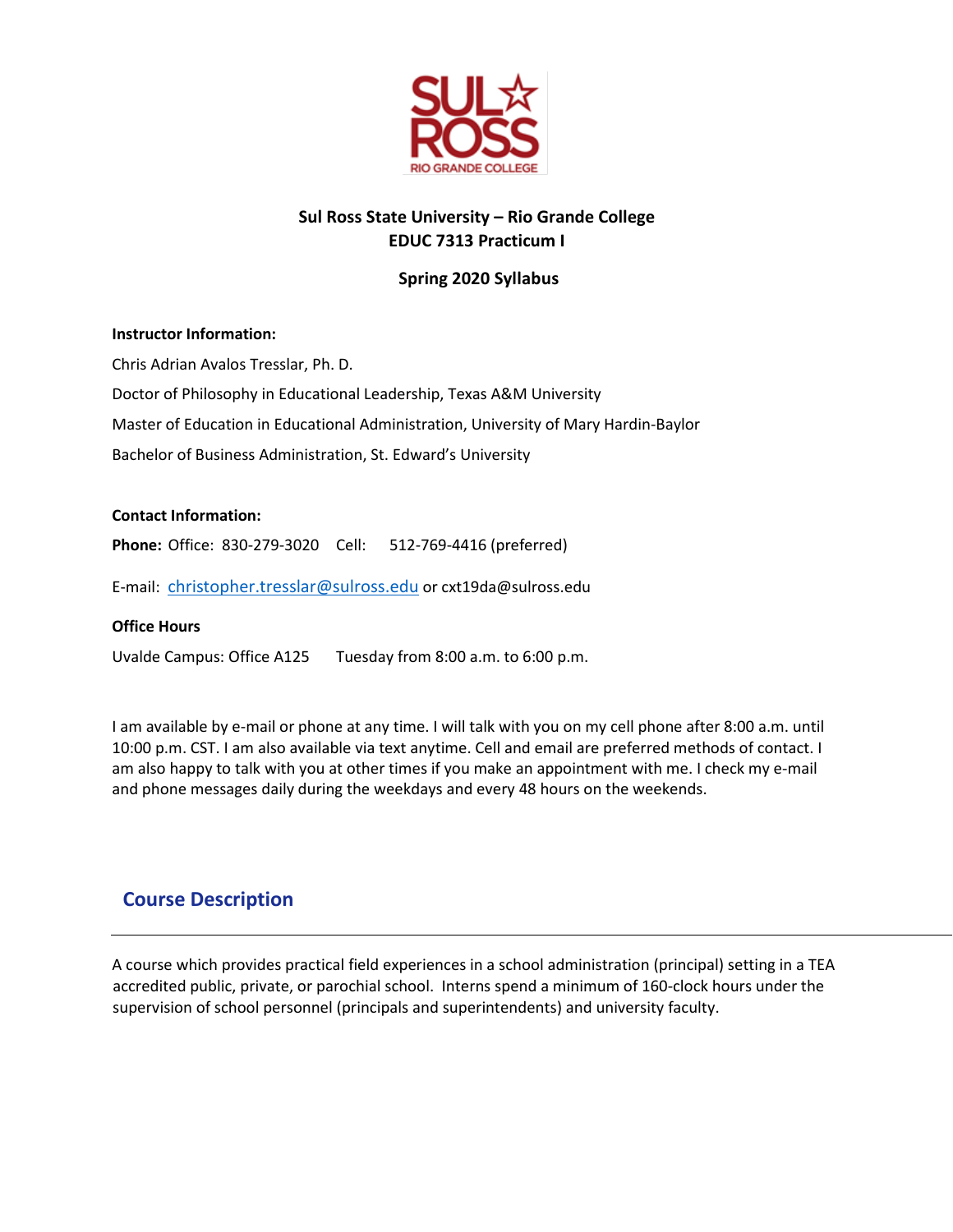# **Performance Standards, Goals, and Learning Objectives**

## **Course Performance Standards, Knowledge and Skills and Learning Objectives**:

**EDUC 7313 will contribute to the following Program Learning Outcomes (PLOs):**

- **DOMAIN I-SCHOOL CULTURE (School and Community Leadership)**
- **Competency 1-The beginning principal knows how to establish and implement a shared vision and culture of high expectations for all stakeholders (students, staff, parents, and community).**
- **Competency 2-The beginning principal knows how to work with stakeholders as key partners to support student learning.**
- Students will know how to share campus culture by facilitating the development, articulation, implementation and stewardship of a vision of learning that is shared and supported by the school community.
- Students will examine their leadership style and leadership theories.
- Students will analyze their school culture and climate and will learn the meanings and applications of these concepts on their campus.
- Students will create a vision for their campus and learn its importance and application to school improvement.
- **DOMAIN II-LEADING LEARNING (Instructional Leadership/Teaching and Learning**
- **Competency 3-The beginning principal knows how to collaboratively develop and implement high-quality instruction.**
- **Competency 4-The beginning principal knows how to monitor and assess classroom instruction to promote teacher effectiveness and student achievement.**
- Students will know how to facilitate the design and implementation of curriculum and strategic plans that enhance teaching and learning.
- Students will know how to advocate, nurture and sustain an instructional program and a campus culture that are conducive to student learning and staff professional growth.
- **DOMAIN III-HUMAN CAPITAL (Human Resource Management)**
- **Competency 5-The beginning principal nows how to provide feedback, coaching, and professional development to staff through evaluation and supervision, knows how to reflect on his/her own practice, and strives to grow professionally.**
- **Competency 6-The beginning principal knows how to promote high-quality teaching by using selection, placement, and retention practices to promote teacher excellence and growth.**
- Students will learn that professional development is a continuous, ongoing process.
- Students will learn how to implement and monitor a professional development and how to measure its impact on student achievement.
- Students will know how to implement a staff evaluation and development system to improve the performance of all staff members and apply the legal requirements for personnel management.
- **DOMAIN IV-EXECUTIVE LEADERSHIP (Communication and Organizational Management)**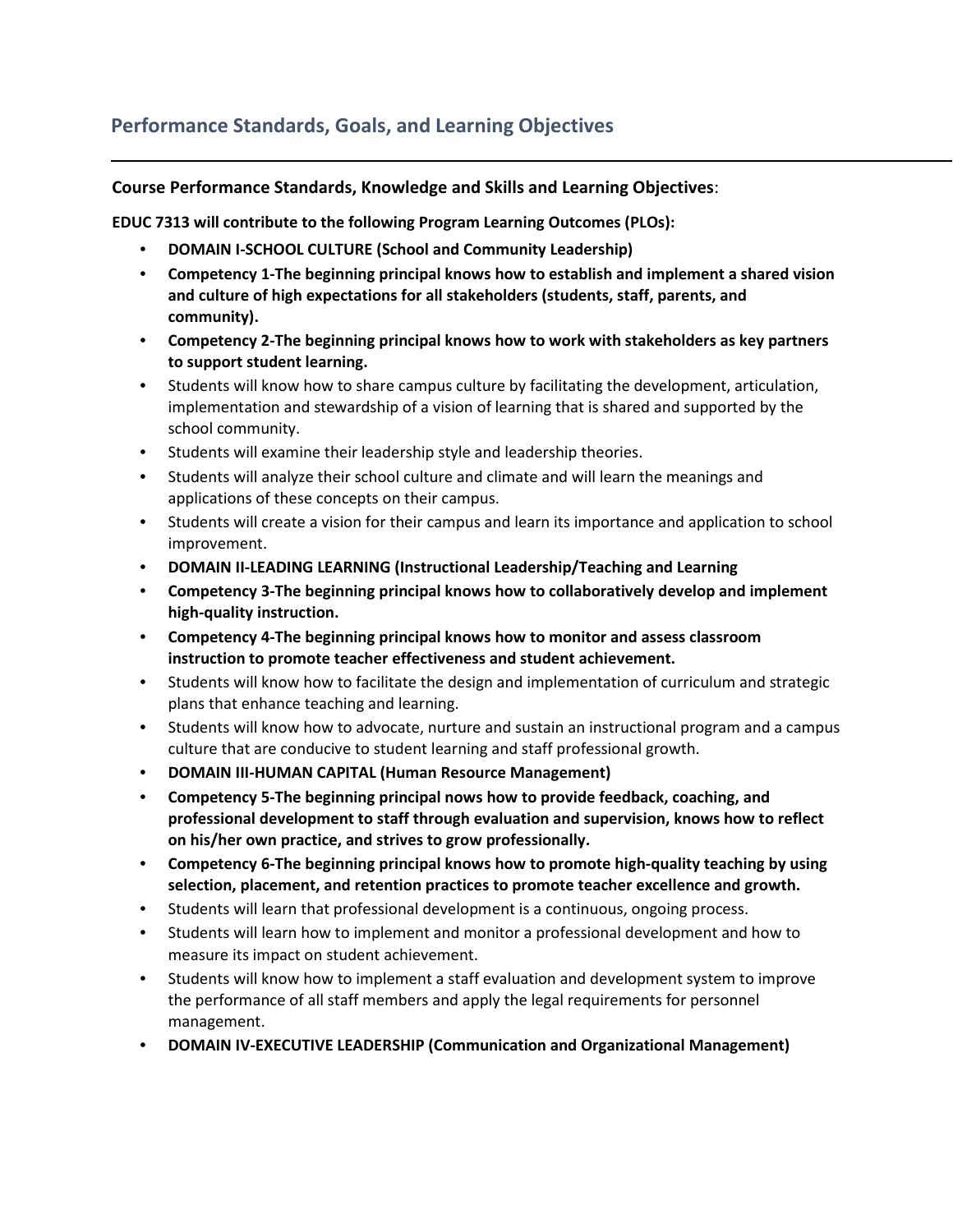- **Competency 7-The beginning principal knows how to develop relationships with internal and external stakeholders including selecting appropriate communication strategies for particular audiences.**
- **Competency 8-The beginning principal knows how to focus on improving student outcomes through organizational collaboration, resiliency, and change management.**
- Students will learn the steps to creating an action plan for school improvement and will gain practical knowledge and application by creating an action plan.
- Students will learn theories relating to the organizational structures of schools and the school culture that defines them.
- Students will know how to apply organizational, decision-making and problem-solving skills to ensure an effective learning environment.
- Students will examine instructional theories in practice that increase student achievement and turn schools around.
- **DOMAIN V-STRATEGIC OPERATIONS (Alignment and Resource Allocation)**
- **Competency 9-The beginning principal knows how to collaboratively determine goals and implement strategies aligned with the school vision that support teacher effectiveness and positive student outcomes.**
- **Competency 10-The beginning principal knows how to provide administrative leadership through resource management, policy implementation, and coordination of school operations and programs to ensure a safe learning environment.**
- Students will learn how to mobilize resources to promote student success.
- Students will learn the difference between being a "leader" and a "manager."
- Students will examine, analyze, and reflect on all the principal managerial functions that sustain the campus.
- Students will examine the functions of human resources, food services, transportation, budget, class scheduling, and safety, and how these managerial functions affect student learning.
- Students will know how to apply principles of effective leadership and management.
- Students will know how to apply principals of leadership and management to the campus physical plant and support systems to ensure a safe and effective learning environment.
- **DOMAIN VI-ETHICS, EQUITY, AND DIVERSITY**
- **Competency 11-The beginning principal knows how to provide ethical leadership by advocating for children and ensuring student access to effective educators, programs, and services.**
- Students will know how to communicate and collaborate with all members of the school community, respond to diverse interests and needs.
- Students will learn the importance of diversity and meeting the needs of all learners.
- Students will know how to act with integrity, fairness, and in an ethical and legal manner.

## **EDUC 7313 will address the following Student Learning Outcomes (SLOs):**

The practicum serves as a capstone course for the principal certification program. It is designed to allow the intern the opportunity to practice the knowledge gained under the supervision of a certified principal or superintendent in the field and university faculty. Interns will be supervised in the role of principal in the public schools.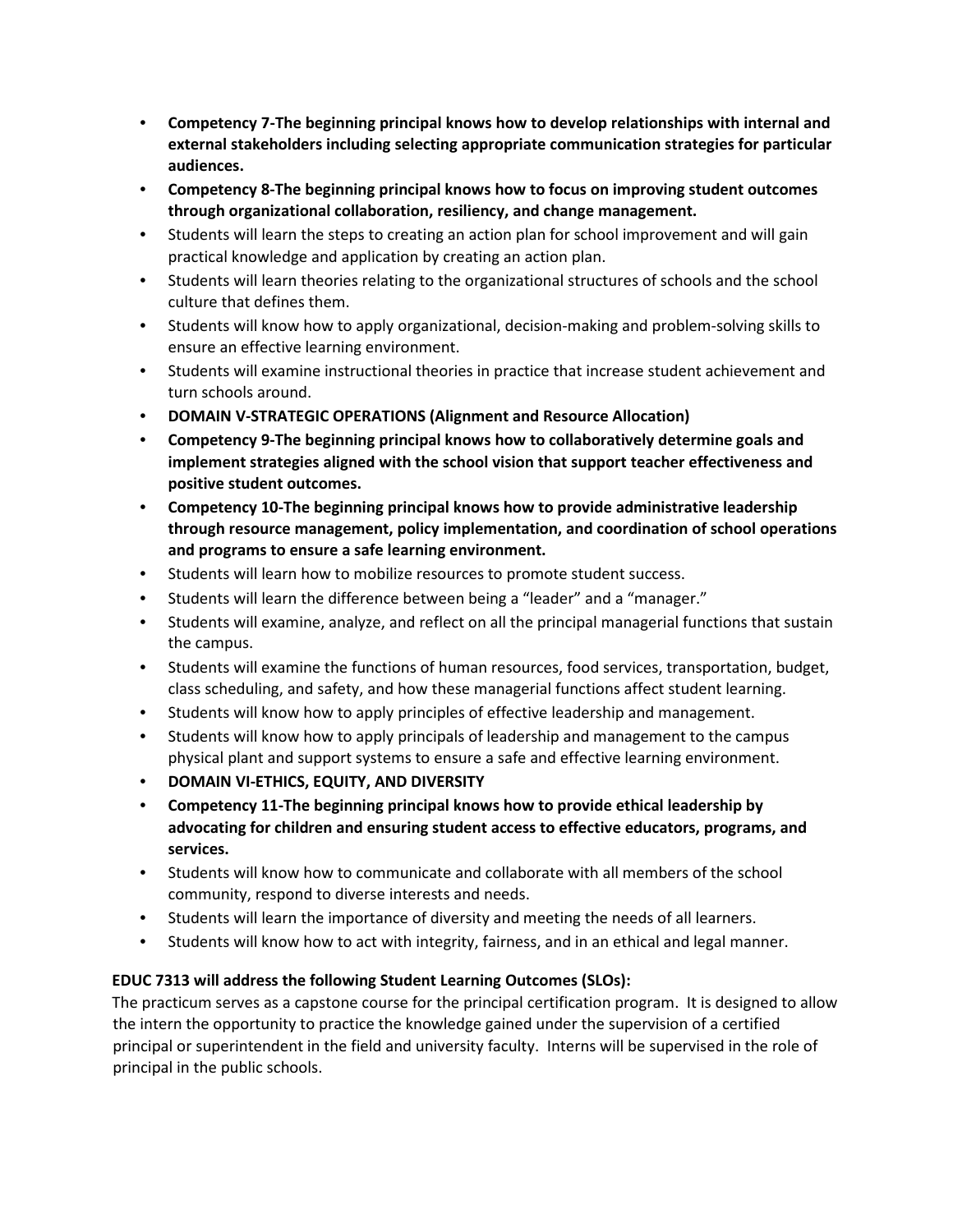- Interns will receive direct practice in executing the daily activities which public school principals routinely face in the day to day operation of a public school campus.
- Interns will complete written activities which carefully chronicle the specific activities which are encountered in their work with their principal mentor.
- Interns will reflect on the various practices in their practicum which help to shape them as a public school campus leader such that they can demonstrate a comprehensive understanding of what a principal in a public school is expected to do on a daily basis.
- Interns will demonstrate a clear understanding of how budgets as a matter of practice as a public school campus leader impact the daily and long range operations of the campus.

## **TExES Standards:**

The Texas Principal Standards have been developed and utilized in T-PESS in accordance with Chapter 149 of the Texas Administrative Code.

## **Chapter 149. Commissioner's Rules Concerning**

## **Educator Standards Subchapter BB. Administrator**

## **Standards §149.2001. Principal Standards.**

- (a) Purpose. The standards, indicators, knowledge, and skills identified in this section shall be used to align with the training, appraisal, and professional development of principals.
- (b) Standards.

(1) Standard 1--Instructional Leadership. The principal is responsible for ensuring every

student receives high-quality instruction. (A) Knowledge and skills.

(i) Effective instructional leaders:

- (I) prioritize instruction and student achievement by developing and sharing a clear definition of highquality instruction based on best practices from research;
- (II) implement a rigorous curriculum aligned with state standards;
- (III) analyze the curriculum to ensure that teachers align content across grades and that curricular scopes and sequences meet the particular needs of their diverse student populations;
- (IV) model instructional strategies and set expectations for the content, rigor, and structure of lessons and unit plans; and
- (V) routinely monitor and improve instruction by visiting classrooms, giving formative feedback to teachers, and attending grade or team meetings.

(ii) In schools led by effective instructional leaders, data are used to determine instructional decisions and monitor progress. Principals implement common interim assessment cycles to track classroom trends and determine appropriate interventions. Staff have the capacity to use data to drive effective instructional practices and interventions. The principal's focus on instruction results in a school filled with effective teachers who can describe, plan, and implement strong instruction and classrooms filled with students actively engaged in cognitively challenging and differentiated activities.

(B) Indicators.

(i) Rigorous and aligned curriculum and assessment. The principal implements rigorous curricula and assessments aligned with state standards, including college and career readiness standards.

(ii) Effective instructional practices. The principal develops high-quality instructional practices among teachers that improve student learning. (iii) Data-driven instruction and interventions. The principal monitors multiple forms of student data to inform instructional and intervention decisions and to close the achievement gap.

(2) Standard 2--Human Capital. The principal is responsible for ensuring there are high-quality teachers and staff in every classroom and throughout the school.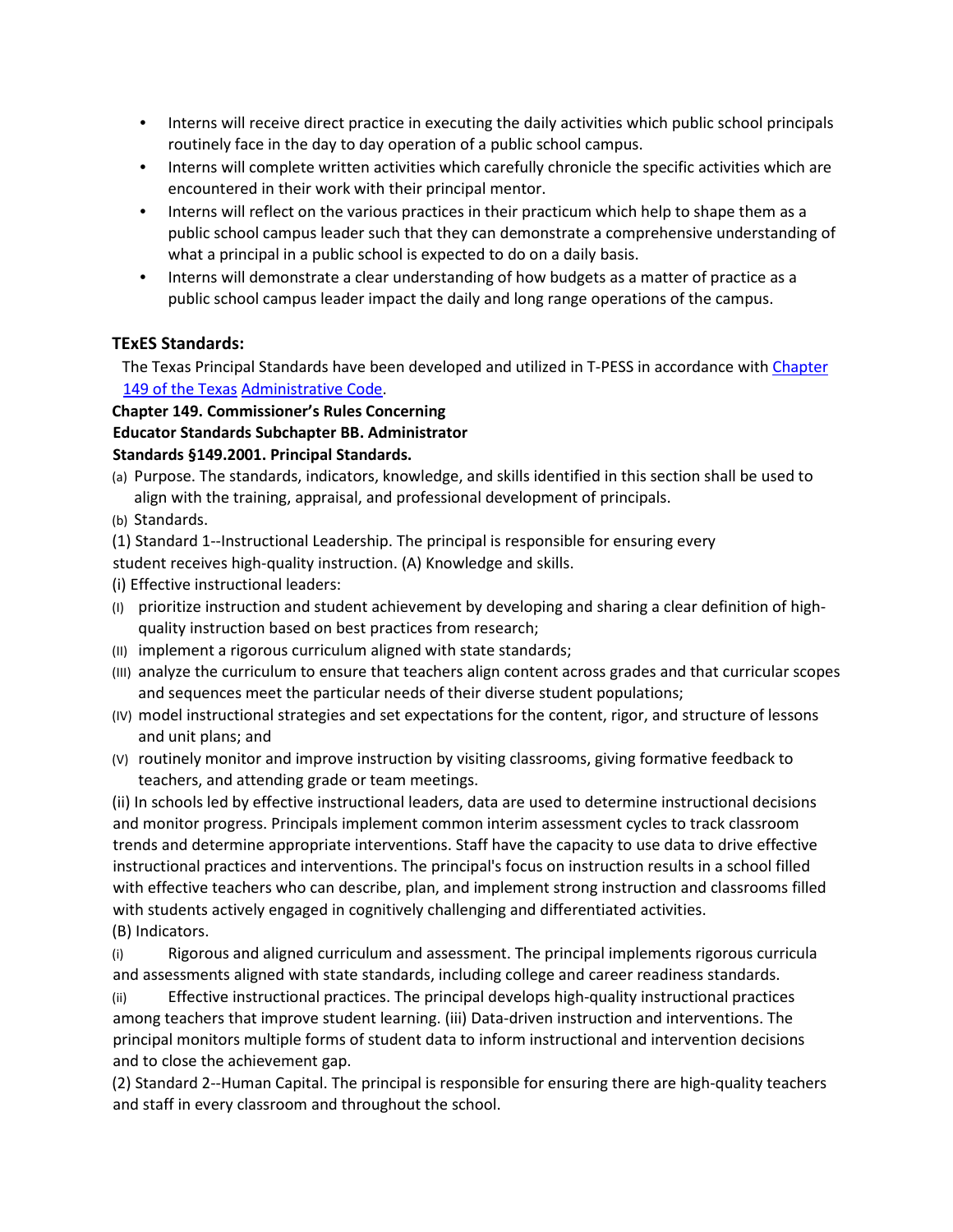(A) Knowledge and skills.

- (i) Effective leaders of human capital:
- (I) treat faculty/staff members as their most valuable resource and invest in the development, support, and supervision of the staff;

(II) ensure all staff have clear goals and expectations that guide them and by which they are assessed;

(III) are strategic in selecting and hiring candidates whose vision aligns with the school's vision and whose skills match the school's needs; (IV) ensure that, once hired, teachers develop and grow by building layered supports that include regular observations, actionable feedback, and coaching and schoolwide supports so that teachers know how they are performing; (V) facilitate professional learning communities to review data and support development;

(VI) create opportunities for effective teachers and staff to take on a variety of leadership roles and delegate responsibilities to staff and administrators on the leadership team; and

(VII) use data from multiple points of the year to complete accurate evaluations of all staff, using evidence from regular observations, student data, and other sources to evaluate the effectiveness of teachers and staff.

(ii) In schools with effective leaders of human capital, staff understand how they are being evaluated and what the expectations are for their performance. Staff can identify areas of strength and have opportunities to practice and receive feedback on growth areas from the leadership team and peers. Staff evaluation data show variation based on effectiveness but also show improvement across years as development and retention efforts take effect. Across the school, staff support each other's development through regular opportunities for collaboration, and effective staff have access to a variety of leadership roles in the school.

(B) Indicators.

- (i) Targeted selection, placement, and retention. The principal selects, places, and retains effective teachers and staff.
- (ii) Tailored development, feedback, and coaching. The principal coaches and develops teachers by giving individualized feedback and aligned professional development opportunities.
- (iii) Staff collaboration and leadership. The principal implements collaborative structures and provides leadership opportunities for effective teachers and staff.
- (iv) Systematic evaluation and supervision. The principal conducts rigorous evaluations of all staff using multiple data sources.
- (3) Standard 3--Executive Leadership. The principal is responsible for modeling a consistent focus on and
- commitment to improving student learning.
- (A) Knowledge and skills.
- (i) Effective executive leaders:
- (I) are committed to ensuring the success of the school;
- (II) motivate the school community by modeling a relentless pursuit of excellence;
- (III) are reflective in their practice and strive to continually improve, learn, and grow;
- (IV) view unsuccessful experiences as learning opportunities, remaining focused on solutions, and are not stymied by challenges or setbacks. When a strategy fails, these principals analyze data, assess implementation, and talk with stakeholders to understand what went wrong and how to adapt strategies moving forward;
- (V) keep staff inspired and focused on the end goal even as they support effective change management;
- (VI) have strong communication skills and understand how to communicate a message in different ways to meet the needs of various audiences; (VII) are willing to listen to others and create opportunities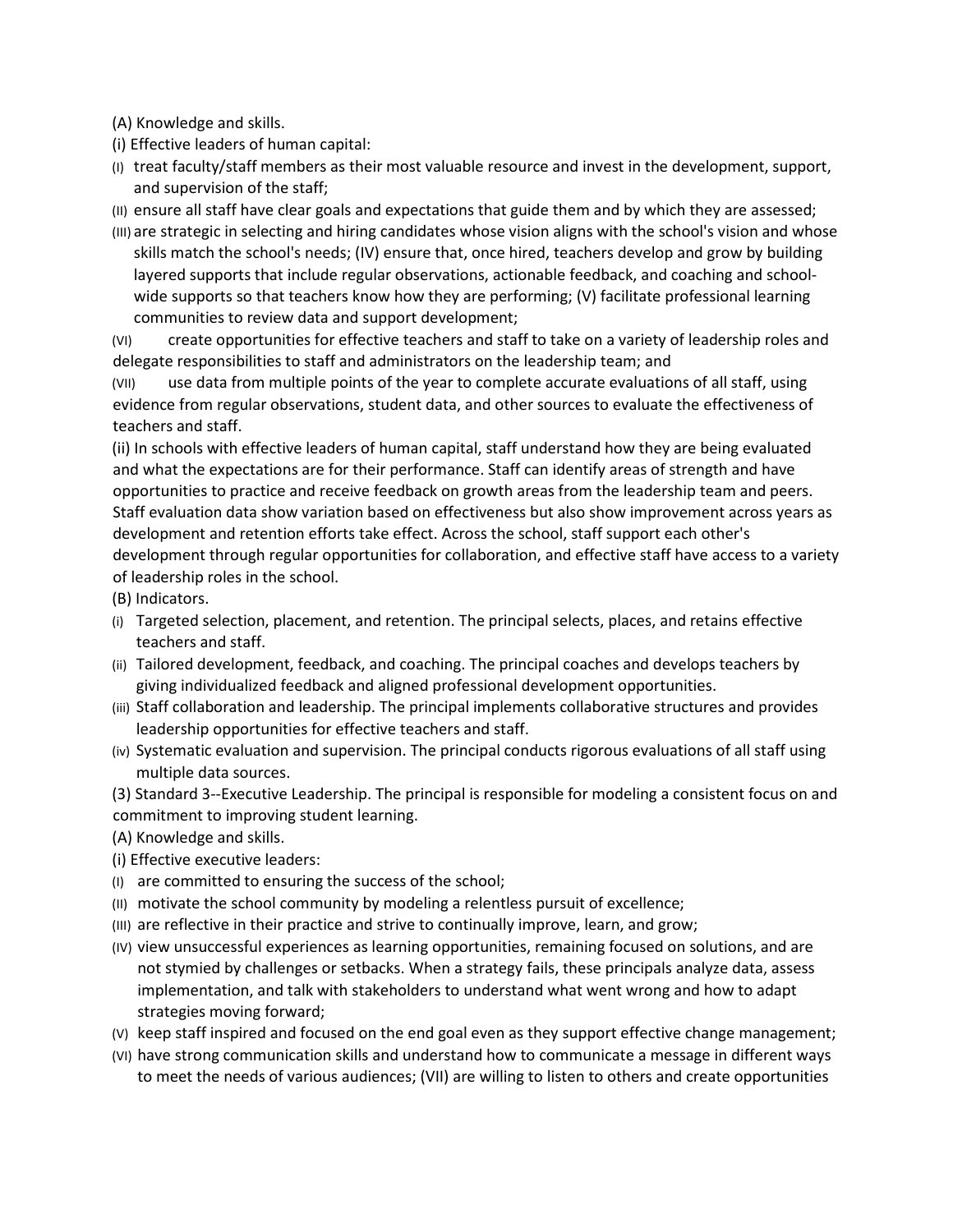for staff and stakeholders to provide feedback; and (VIII) treat all members of the community with respect and develop strong, positive relationships with them.

(ii) In schools with effective executive leaders, teachers and staff are motivated and committed to excellence. They are vested in the school's improvement and participate in candid discussions of progress and challenges. They are comfortable providing feedback to the principal and other school leaders in pursuit of ongoing improvement, and they welcome feedback from students' families in support of improved student outcomes.

(B) Indicators.

(i) Resiliency and change management. The principal remains solutions-oriented, treats challenges as opportunities, and supports staff through changes.

(ii) Commitment to ongoing learning. The principal proactively seeks and acts on feedback, reflects on personal growth areas and seeks development opportunities, and accepts responsibility for mistakes.

(iii) Communication and interpersonal skills. The principal tailors communication strategies to the audience and develops meaningful and positive relationships.

(iv) Ethical behavior. The principal adheres to the educators' code of ethics in §247.2 of this title (relating to Code of Ethics and Standard Practices for Texas Educators), including following policies and procedures at his or her respective district.

(4) Standard 4--School Culture. The principal is responsible for establishing and implementing a shared vision and culture of high expectations for all staff and students.

(A) Knowledge and skills.

(i) Effective culture leaders:

- (I) leverage school culture to drive improved outcomes and create high expectations;
- (II) establish and implement a shared vision of high achievement for all students and use that vision as the foundation for key decisions and priorities for the school;
- (III) establish and communicate consistent expectations for staff and students, providing supportive feedback to ensure a positive campus environment;
- (IV) focus on students' social and emotional development and help students develop resiliency and selfadvocacy skills; and
- (V) treat families as key partners to support student learning, creating structures for two-way communication and regular updates on student progress. Regular opportunities exist for both families and the community to engage with the school and participate in school functions.

(ii) In schools with effective culture leaders, staff believe in and are inspired by the school vision and have high expectations for all students. Staff take responsibility for communicating the vision in their classrooms and for implementing behavioral expectations throughout the building, not only in their own classrooms. Teachers regularly communicate with the families of their students to provide updates on progress and actively work with families to support learning at home. Members of the broader community regularly engage with the school community.

(B) Indicators.

(i) Shared vision of high achievement. The principal develops and implements a shared vision of high expectations for students and staff. (ii) Culture of high expectations. The principal establishes and monitors clear expectations for adult and student conduct and implements social and emotional supports for students.

- (iii) Intentional family and community engagement. The principal engages families and community members in student learning.
- (iv) Safe school environment. The principal creates an atmosphere of safety that encourages the social, emotional, and physical well-being of staff and students.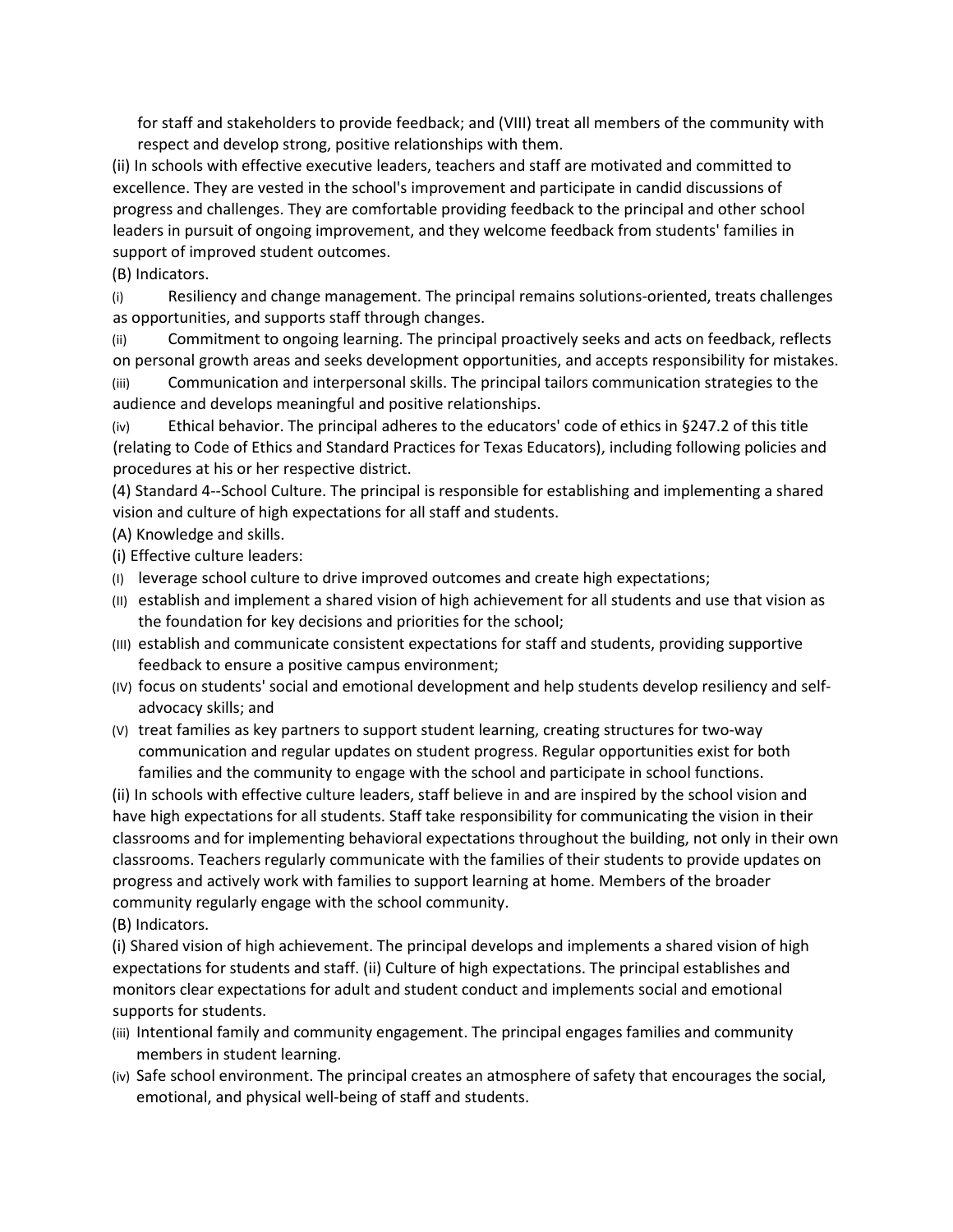(v) Discipline. The principal oversees an orderly environment, maintaining expectations for student behavior while implementing a variety of student discipline techniques to meet the needs of individual students.

(5) Standard 5--Strategic Operations. The principal is responsible for implementing systems that align with the school's vision and improve the quality of instruction.

(A) Knowledge and skills.

(i) Effective leaders of strategic operations:

(I) assess the current needs of their schools, reviewing a wide set of evidence to determine the schools' priorities and set ambitious and measurable school goals, targets, and strategies that form the schools' strategic plans;

(II) with their leadership teams, regularly monitor multiple data points to evaluate progress toward goals, adjusting strategies that are proving ineffective;

(III) develop a year-long calendar and a daily schedule that strategically use time to both maximize instructional time and to create regular time for teacher collaboration and data review;

(IV) are deliberate in the allocation of resources (e.g., staff time, dollars, and tools), aligning them to the school priorities and goals, and work to access additional resources as needed to support learning; and

(V) treat central office staff as partners in achieving goals and collaborate with staff throughout the district to adapt policies as needed to meet the needs of students and staff.

(ii) In schools with effective leaders of strategic operations, staff have access to resources needed to meet the needs of all students. Staff understand the goals and expectations for students, have clear strategies for meeting those goals, and have the capacity to track progress. Members of the staff collaborate with the principal to develop the school calendar. Teacher teams and administrator teams meet regularly to review and improve instructional strategies and analyze student data. Throughout the year, all staff participate in formal development opportunities that build the capacity to identify and implement strategies aligned to the school's improvement goals.

(B) Indicators.

(i) Strategic planning. The principal outlines and tracks clear goals, targets, and strategies aligned to a school vision that improves teacher effectiveness and student outcomes.

(ii) Maximized learning time. The principal implements daily schedules and a year-long calendar that plan for regular data-driven instruction cycles, give students access to diverse and rigorous course offerings, and build in time for staff professional development.

(iii) Tactical resource management. The principal aligns resources with the needs of the school and effectively monitors the impact on school goals. (iv) Policy implementation and advocacy. The principal collaborates with district staff to implement and advocate for district policies that meet the needs of students and staff.

Statutory Authority: The provisions of this §149.2001 issued under the Texas Education Code, §21.3541. Source: The provisions of this §149.2001 adopted to be effective June 8, 2014, 39 TexReg 4245.